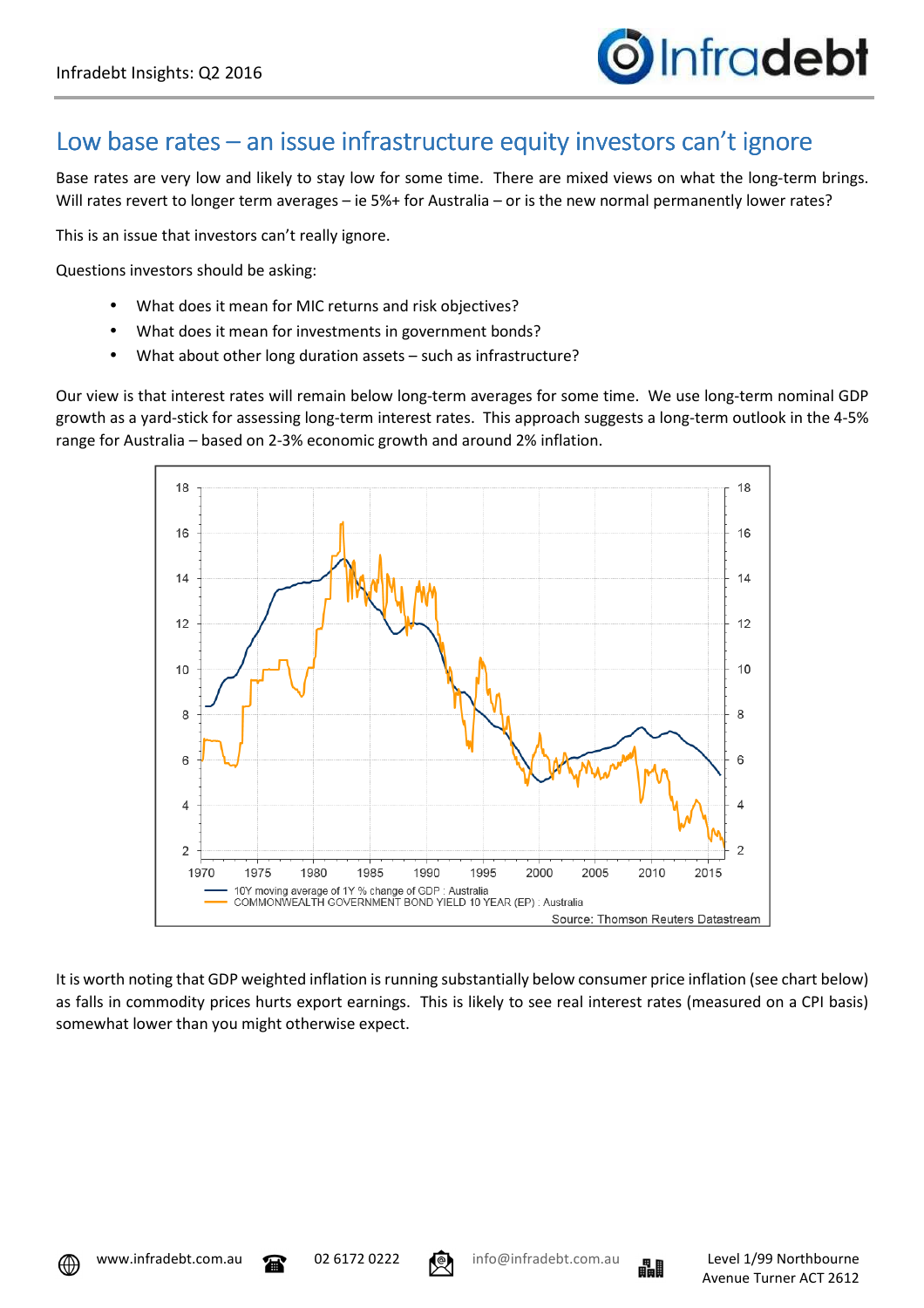



For infrastructure investors, there is a big difference between infrastructure equity and infrastructure debt. Infrastructure equity returns are inevitably dominated by back-end cash flows. For example, it is not uncommon for equity distributions after year 10 to account for half to two thirds of the net present value of equity.

While most transactions have some level of interest rate hedging – with the exception of PPPs – most transactions are much longer than their hedges. This means long term base rate movements have a significant impact on equity returns. This is illustrated in the diagram below.



Equity investors are effectively exposed to the impact of base rates on their distributions (the green area in the diagram) as well as the unhedged portion of debt (the orange area). Importantly, the gross exposure to base rates will be larger than the value of equity – that is, equity is leveraged to long-term base rates.